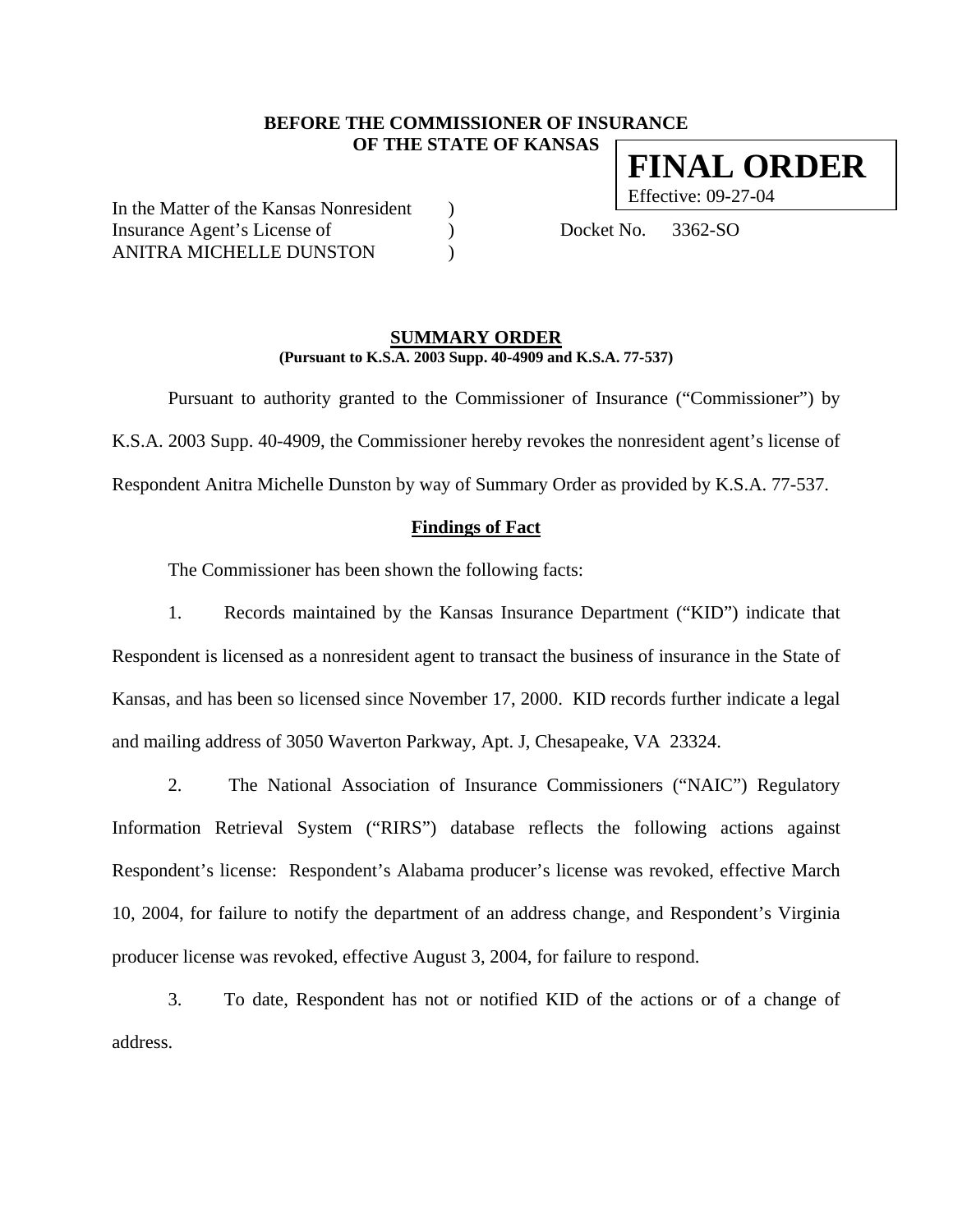### **Applicable Law**

4. K.S.A. 2003 Supp. 40-4909(a) provides, in relevant part:

"The commissioner may deny, suspend, revoke or refuse renewal of any license issued under this act if the commissioner finds that the applicant or license holder has . . . (2) Violated (A) Any provision of chapter 40 of the Kansas Statutes Annotated, and amendments thereto, or any rule and regulation promulgated thereunder; . . . [or] (9) Had an insurance agent license, or its equivalent, denied, suspended or revoked in any other state, district or territory. . . ." K.S.A. 2003 Supp. 40-4909(a).

5. Administrative regulations require that a person licensed in this state as an insurance agent shall, within 30 days of the occurrence, report enumerated events to the Commissioner. Among these events are disciplinary action against the agent's license by the insurance regulatory official of any other state or territory, criminal convictions, or changes of address. K.A.R. § 40-7-9.

6. K.S.A. 2003 Supp. 40-4906 and 4908 provide for issuance of a nonresident agent's license in reliance upon the agent's valid license in the agent's home state.

7. The Commissioner may revoke any license issued under the Insurance Agents Licensing Act if the Commissioner finds that the insurable interests of the public are not properly served under such license. K.S.A. 2003 Supp. 40-4909(b).

## **Conclusions of Law**

8. The Commissioner has jurisdiction over Respondent as well as the subject matter of this proceeding, and such proceeding is held in the public interest.

9. The Commissioner concludes that Respondent's Kansas license may be revoked solely because Respondent has had an agent's license or its equivalent revoked in another state.

10. The Commissioner concludes, in addition, that Respondent's Kansas license may be revoked because it is based on reciprocity, and Respondent's license in her home state of Virginia has been revoked.

2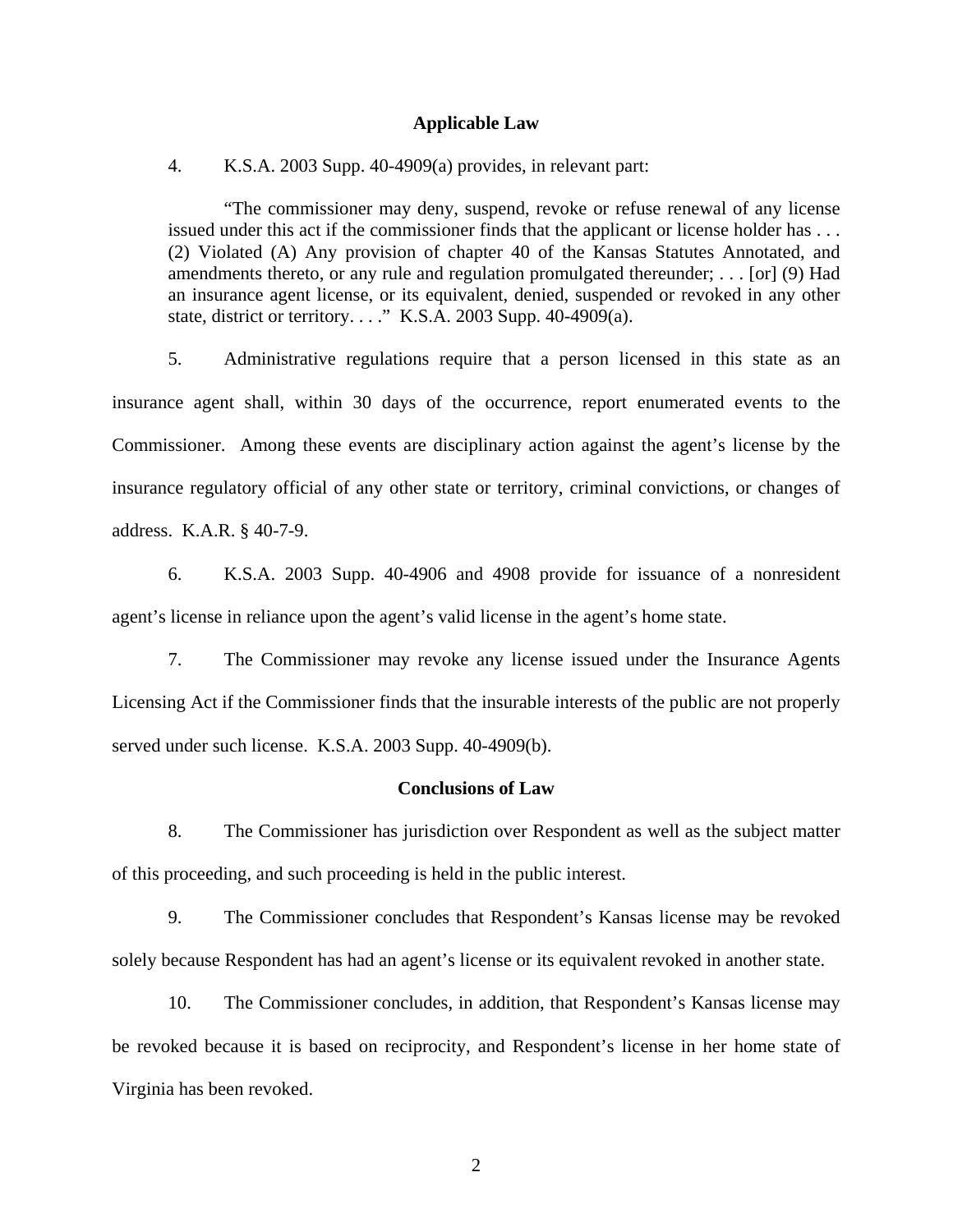11. The Commissioner finds that Respondent has violated K.A.R. §40-7-9 by failing to notify KID of the Alabama and Virginia actions within 30 days

12. The Commissioner, therefore, concludes that good cause exists pursuant to K.S.A. 2003 Supp. 40-4909(a) to revoke Respondent's Kansas resident insurance agent's license.

13. The Commissioner concludes that Respondent's insurance agent's license should be revoked without delay for the protection of the insurable interests of the public pursuant to K.S.A. 2003 Supp. 40-4909(b).

14. Based on the facts and circumstances set forth herein, it appears that the use of summary proceedings in this matter is appropriate, in accordance with the provisions set forth in K.S.A. 77-537(a), in that the use of summary proceedings does not violate any provision of the law and the protection of the public interest does not require the KID to give notice and opportunity to participate to persons other than Anitra Michelle Dunston.

**IT IS THEREFORE ORDERED BY THE COMMISSIONER OF INSURANCE THAT** the Kansas nonresident insurance agent's license of Anitra Michelle Dunston, is hereby **REVOKED**.

 **IT IS SO ORDERED THIS \_8th\_ DAY OF SEPTEMBER 2004, IN THE CITY OF TOPEKA, COUNTY OF SHAWNEE, STATE OF KANSAS.** 



| $\angle$ s/ Sandy Praeger        |
|----------------------------------|
| <b>Sandy Praeger</b>             |
| <b>Commissioner of Insurance</b> |
| BY:                              |
|                                  |

 $/s/$  John W. Campbell John W. Campbell General Counsel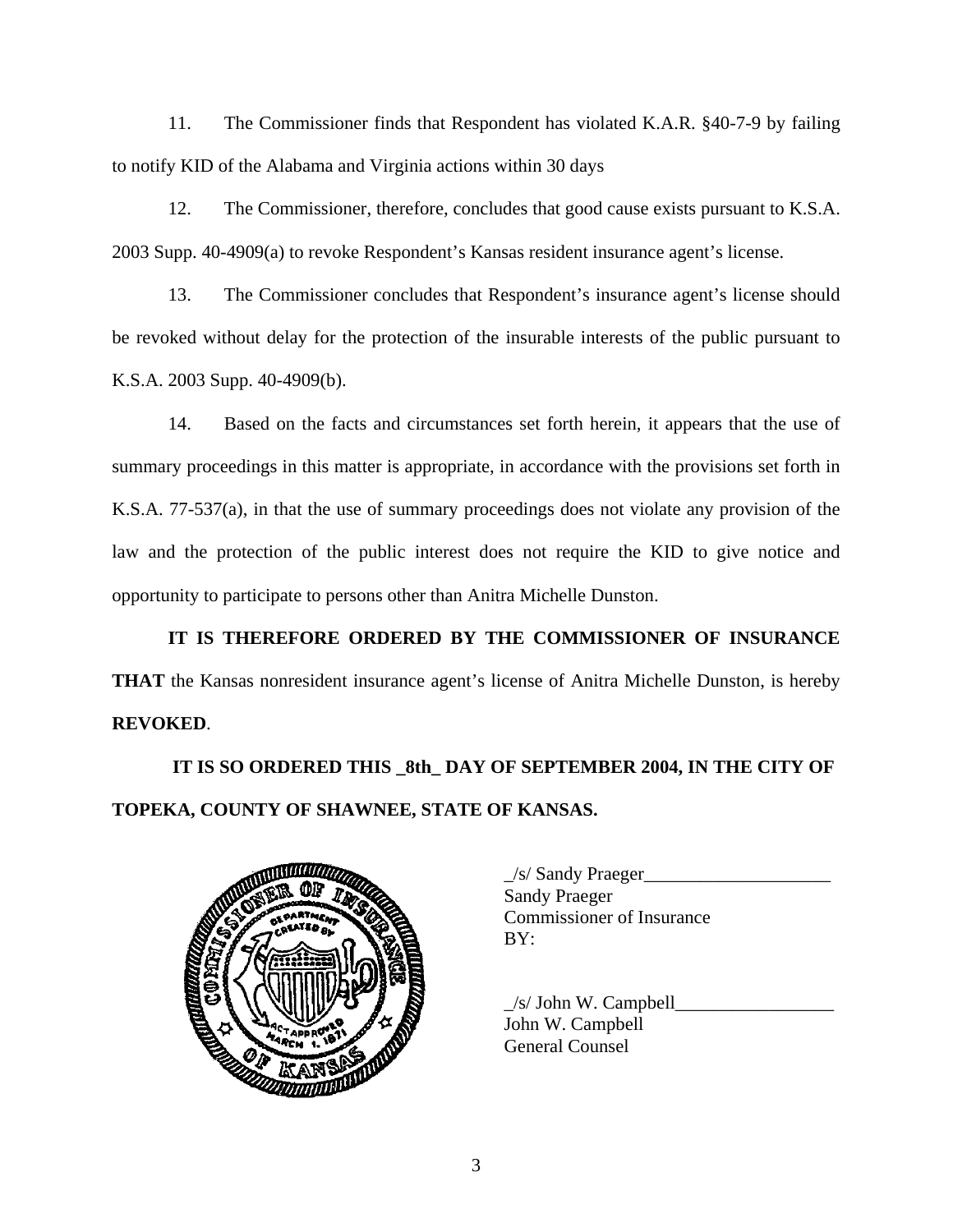**NOTICE: In the event the Petitioner files a petition for judicial review, the agency officer designated pursuant to K.S.A. 77-613(e) to receive service of a petition for judicial review on behalf of the KID is John W. Campbell, General Counsel, Kansas Insurance Department, 420 S.W. 9th St., Topeka, KS 66612-1678.** 

# **Certificate of Service**

 The undersigned hereby certifies that she served a true and correct copy of the above and foregoing **Notice** and **Summary Order** on this \_8th\_ day of September 2004, by causing the same to be deposited in the United States Mail, first class postage prepaid, addressed to the following:

Anitra Michelle Dunston 3050 Waverton Parkway, Apt. J Chesapeake, VA 23324

> $\angle$ s/ Breanda J. Clary $\angle$ Brenda J. Clary